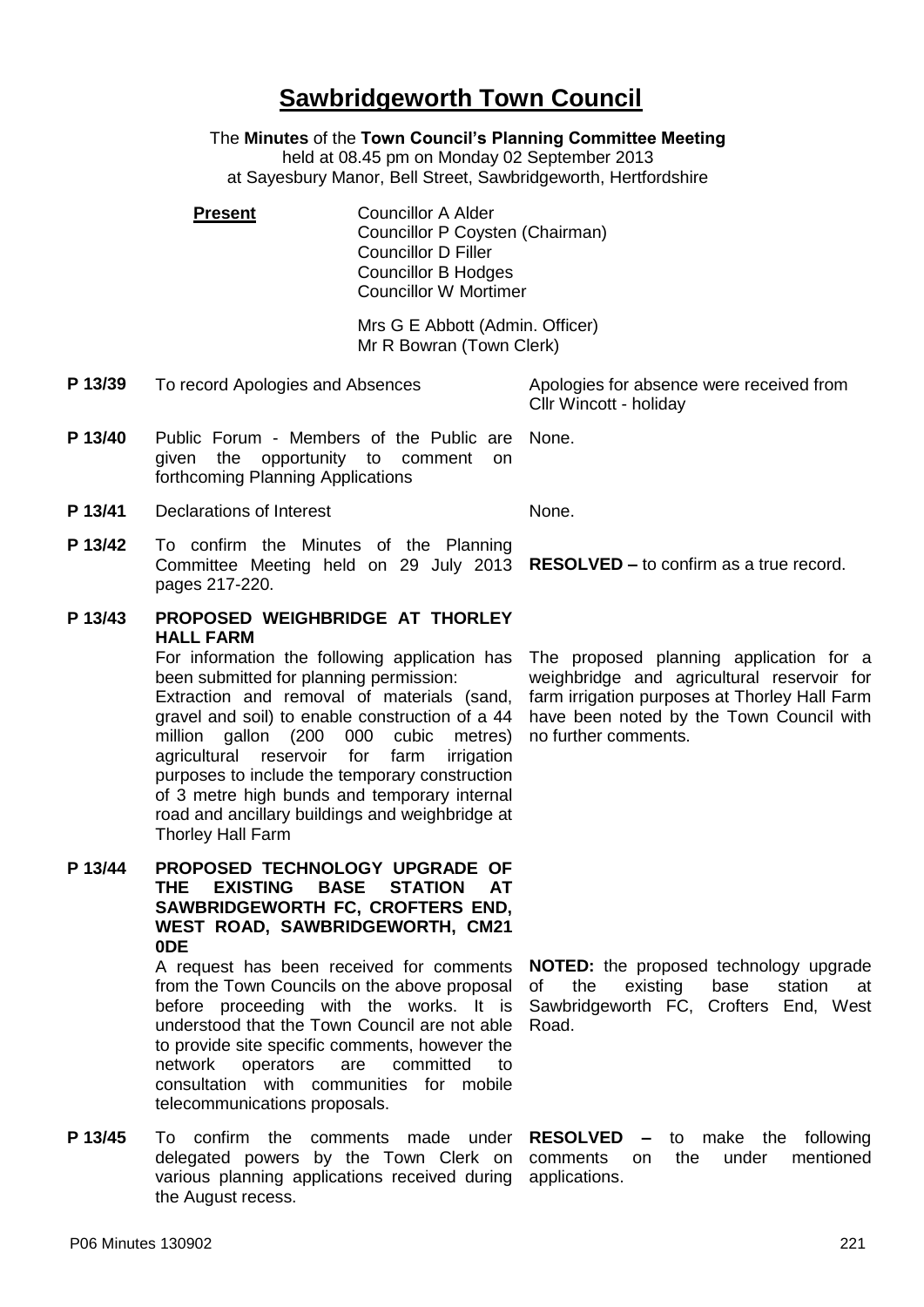## **3/13/1217/FP/SE: 30/07/13 The Groom Cottage, 15A Bell Street**

First floor roof extension with new gable end The Town Council has **NO OBJECTION** and insertion of roof lights – Mr Bill Jenks

|         | 3/13/1225/FP/KH: 30/07/13<br><b>11 East Drive</b><br>Single storey rear extension and conversion of<br>garage to habitable room - Mr Robert<br>Montague                                                                         | The Town Council <b>OBJECTS</b> to this<br>application. The proposal by reason of its<br>size will be an over development of the site<br>and will therefore be contrary to policies<br><b>ENV1 (I) (d)</b> respect for amenity of occupiers<br>buildings<br>neighbouring<br>and<br>ENV <sub>5</sub><br>of<br>Extensions to Dwellings. |
|---------|---------------------------------------------------------------------------------------------------------------------------------------------------------------------------------------------------------------------------------|---------------------------------------------------------------------------------------------------------------------------------------------------------------------------------------------------------------------------------------------------------------------------------------------------------------------------------------|
|         | 3/13/1327/FP/CB: 06/08/13<br><b>24 Forebury Avenue</b><br>Replacement dwelling - Mr B Millard                                                                                                                                   | The Town Council has NO OBJECTION                                                                                                                                                                                                                                                                                                     |
| P 13/44 | To receive planning applications from East RESOLVED - to make the following<br>Hertfordshire Council.                                                                                                                           | the<br>under<br>mentioned<br>comments<br>on.<br>applications.                                                                                                                                                                                                                                                                         |
|         | 3/13/1237/FP/SE: 21/08/13<br><b>Rowneybury Bungalow, Harlow Road</b><br>Creation of first floor with 4no dormer windows The Town Council has NO OBJECTION<br>to front elevation and balcony to rear elevation<br>- Mr W M Allen |                                                                                                                                                                                                                                                                                                                                       |
|         | 3/13/1410/FP/KH: 21/08/13<br>130 High Wych Road<br>Creation of first floor over garage - Mrs Kate The Town Council has NO OBJECTION<br>Smith                                                                                    |                                                                                                                                                                                                                                                                                                                                       |
| P 13/45 | To receive any late Planning Applications None.<br>received following the publication of this<br>Agenda.                                                                                                                        |                                                                                                                                                                                                                                                                                                                                       |
|         | 3/13/1462/FP/SE: 30/08/13<br><b>7 The Forebury</b><br>of roof to provide first floor<br>Raising<br>accommodation, single and two storey rear<br>extensions. Replacement garage.                                                 | The Town Council has NO OBJECTION.<br>The committee would ask the Case Officer to<br>note the letter from the freehold owner of the<br>grass verge outside the property (tree<br>removal) and that the plans misrepresent the<br>property as is.                                                                                      |
| P 13/46 | To note Planning Decisions received from East <b>NOTED:</b> the report on planning application<br>Hertfordshire Council.                                                                                                        | decisions now received.                                                                                                                                                                                                                                                                                                               |
|         | 3/13/0824/FP<br><b>8 East Drive</b><br>Single storey rear extension                                                                                                                                                             | <b>Granted</b><br>(No Objection)                                                                                                                                                                                                                                                                                                      |
|         | 3/13/0990/AD<br><b>28 Knight Street</b><br>2no. non-illuminated facia signs and 1no. non-<br>illuminated projecting sign                                                                                                        | <b>Granted</b><br>(No Objection)                                                                                                                                                                                                                                                                                                      |